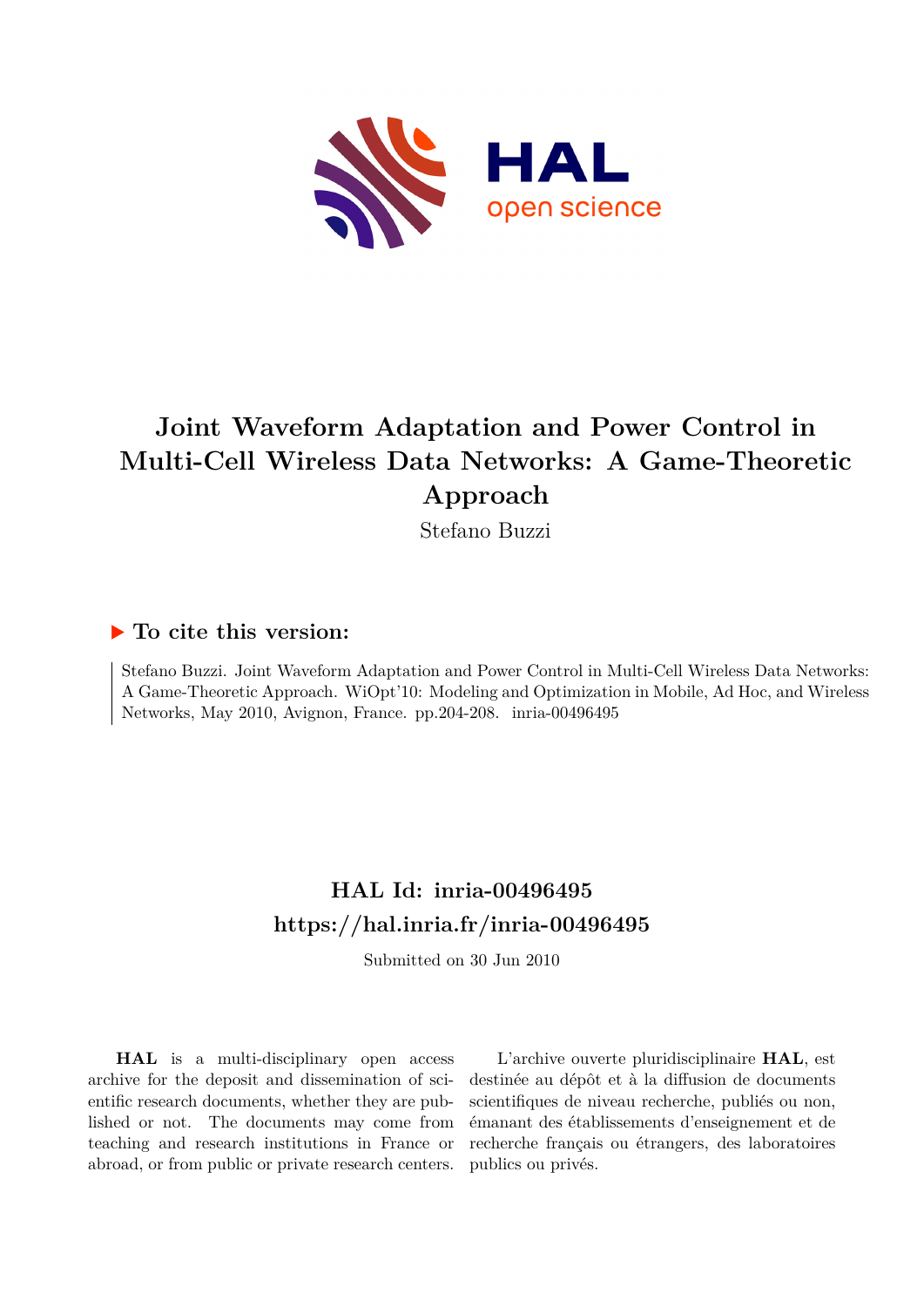# Joint Waveform Adaptation and Power Control in Multi-Cell Wireless Data Networks: A Game-Theoretic Approach

Stefano Buzzi, *IEEE, Senior Member*

*Abstract***—The problem of non-cooperative spreading code allocation, linear receiver design, and transmit power control for multicell wireless networks is considered in this paper. Several utility functions to be maximized are considered, and, among them, we cite the received SINR, and the transmitter energy efficiency, which is measured in bit/Joule, and represents the number of successfully delivered bits for each energy unit used for transmission. Resorting to the theory of potential games, non-cooperative games admitting Nash equilibria in multi-cell networks regardless of the channel coefficient realizations are designed. Computer simulations confirm that the considered games are convergent, and show the huge benefits that resource allocation schemes can bring to the performance of wireless data networks.**

*Index Terms***—Multicell networks, potential games, energyefficiency, waveform adaptation, power control.**

#### I. INTRODUCTION

Game theoretic tools are nowadays widely used to design and analyze resource allocation procedures in wireless networks. Indeed, game theory, a branch of mathematics studying the interactions among several autonomous subjects with contrasting interests, can be well used in multiuser wireless networks to model the interactions between selfish active users, who are indeed in mutual competition for the available bandwidth and, in general, for the shared available network resources [1].

This paper is concerned with a multipoint-to-multipoint wireless data network using a nonorthogonal multiple access strategy such as code division multiple access (CDMA). The considered model is general enough to model a standard multicell wireless data network, an ad-hoc network with multiple peer-to-peer links, a wireless network with femtocells, and, finally, a cognitive radio system with primary and secondary users. While several studies and abundance of results are available on non-cooperative resource allocation procedures for single-cell data networks (see [2]–[5] and references therein for a non-exhaustive list), the case of multi-cell networks has been instead much less investigated, also due to the fact that several non-cooperative resource allocation games conceived for single-cell systems appear to be no longer convergent (i.e., to have no equilibrium) in systems with multiple receivers (i.e., in multi-cell networks). As notable exceptions, we cite here the work [6], wherein a non-cooperative power control game for energy-efficiency maximization is proposed, and the recent

The author is with DAEIMI, University of Cassino, Via G.Di Biasio, 43; 03043 Cassino (FR), Italy; e-mail: buzzi@unicas.it.

paper [7], wherein, resorting to the theory of potential games [8], a non-cooperative spreading code allocation algorithm has been proposed, under the assumption that a simple matched filter is used at the receiver. Roughly speaking, in a potential game each change in the utility enjoyed by a given player due to an *unilateral* change of strategy by that player is paired by a similar change in a global function called the potential function. In a potential game, the best response strategy always leads to a Nash equilibrium (NE). Using [7] as our departure point, in this paper we make the following contributions:

- We propose and analyze several non-cooperative games for joint transmitter and receiver optimization, and aimed at maximizing utility functions strictly related to the signal-to-interference plus noise ratio (SINR). For such games we analytically prove the existence of Nash equilibria.
- We propose a non-cooperative joint transceiver optimization and transmit power control game aimed at maximization of the energy efficiency of each active user. Energy efficiency, measured in bit/Joule, represents the number of bits that are *successfully* delivered at the receiver for each energy unit taken from the battery and used for transmission. Unfortunately, for such a game the existence of an NE is shown only through numerical evidence, since we were not able to obtain an analytical proof.

We give extensive numerical simulations showing the huge benefits that the considered resource allocation schemes bring to the performance of a multi-cell wireless network.

This paper is organized as follows. Next section contains a description of the considered multi-cell system model, while section III is devoted to the exposition of transmitter and receiver non-cooperative adaptation games for performance maximization. Section IV considers the problem of energyefficient non-cooperative power control and transmitted waveform adaptation. Numerical results are discussed in Section V, while brief concluding remarks are given is Section VI.

#### II. SYSTEM MODEL FOR A GENERAL MULTI-CELL NETWORK

Let us thus consider the uplink of a multi-cell directsequence CDMA wireless data network. Denote by  $B$  the number of access points, and let  $h_{i,j}$  be the real channel gain between the  $i$ -th user and the  $j$ -th AP; moreover, denote by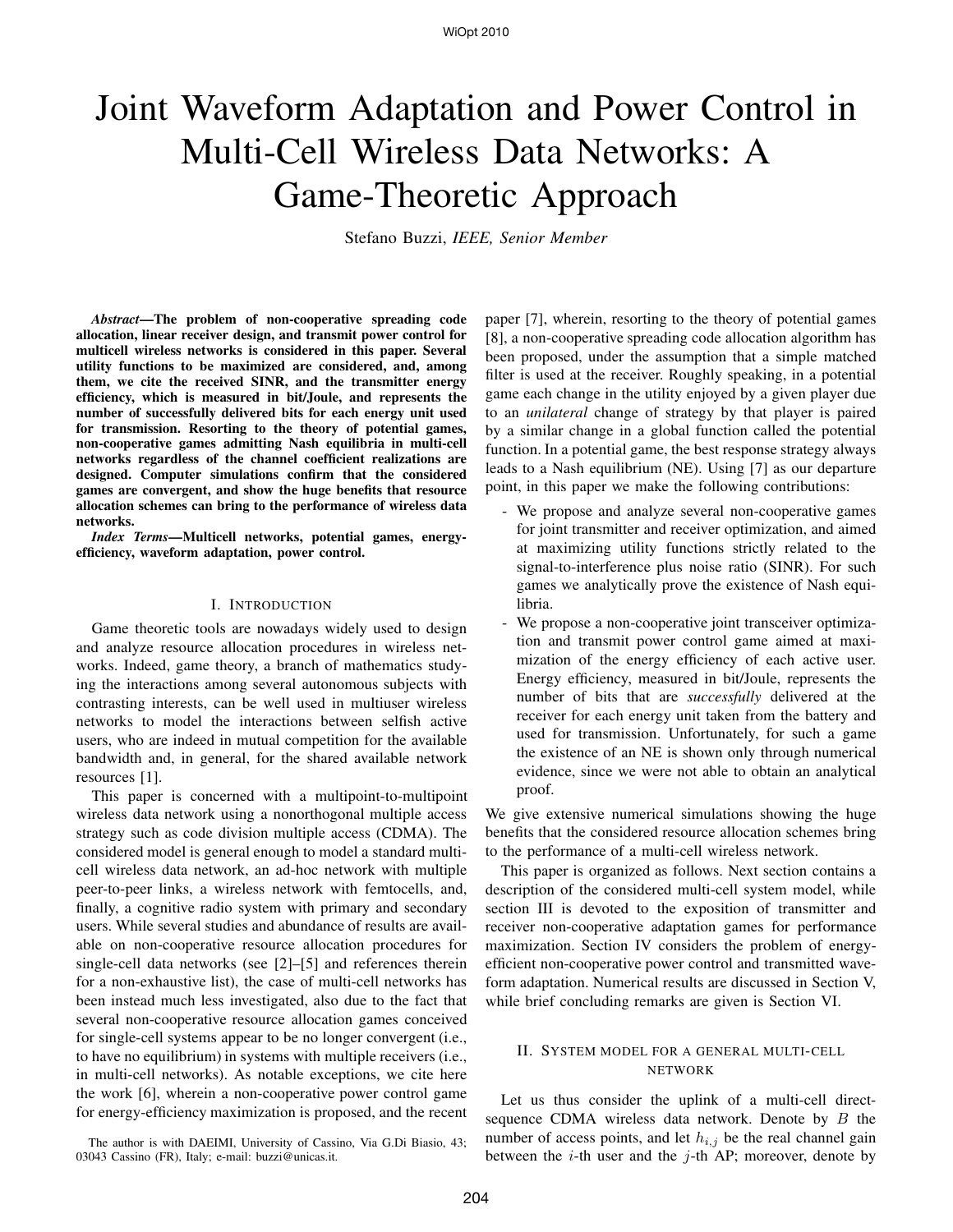$a(i)$  the index of the AP assigned to the *i*-th user<sup>1</sup>. After chipmatched filtering and chip-rate sampling, the  $N$ -dimensional received data vector at the  $\ell$ -th AP, say  $r_{\ell}$ , can be written as

$$
\boldsymbol{r}_{\ell} = \sum_{k=1}^{K} \sqrt{p_k} h_{k,\ell} b_k \boldsymbol{s}_k + \boldsymbol{n}_{\ell} \ , \quad \ell = 1, \ldots, B \ . \qquad (1)
$$

Assuming that a linear detector is used at the receiver, so that the symbol  $b_k$  is detected according to the rule  $b_k$  = sign  $\left\{ d_k^T \mathbf{r}_{a(k)} \right\}$ , the SINR for the k-th user is expressed as

$$
\gamma_k = \frac{p_k h_{k,a(k)}^2 (d_k^T s_k)^2}{d_k^T \left(\sigma_n^2 \mathbf{I} + \sum_{j \neq k} p_j h_{j,a(k)}^2 s_j s_j^T\right) d_k}
$$
(2)

#### III. SPREADING CODE ALLOCATION

We consider now the problem of spreading code allocation for multi-cell system, thus reviewing some of the existing noncooperative approaches, and proposing two new procedures.

#### *A. Greedy spreading code allocation with LMMSE reception [5]*

Consider the case that an linear minimum mean square error (LMMSE) filter is used at the receiver. In this case the  $k$ -th user SINR can be expressed as

$$
\gamma_k = p_k h_{k,a(k)}^2 \mathbf{s}_k^T \left( \sigma_n^2 \mathbf{I} + \sum_{j \neq k} p_j h_{j,a(k)}^2 \mathbf{s}_j \mathbf{s}_j^T \right)^{-1} \mathbf{s}_k .
$$
 (3)

Given the above expression, it is trivially shown that the SINRmaximizing spreading code for the  $k$ -th user is the eigenvector associated to the minimum eigenvalue of the matrix

$$
\left(\sigma_n^2 \boldsymbol{I} + \sum_{j \neq k} p_j h_{j,a(k)}^2 \boldsymbol{s}_j \boldsymbol{s}_j^T\right) ,
$$

which is indeed the covariance matrix of the overall interference suffered by the  $k$ -th user. The non-cooperative game wherein users cyclically update their spreading code in order to maximize the SINR in Eq. (3) is widely known as greedy interference avoidance procedure [5]. Such a procedure, while being always convergent in single-cell systems, does not always converge in multi-cell systems, and is thus not suited to our scenario; for comparison purposes, however, in the following we will include performance results for this technique as well.

#### *B. Minimization of the individual MSE [4], [9]*

As an alternative optimization criterion, we can consider minimization of the individual MSE. The MSE for the  $k$ -th

<sup>1</sup>Note that we are assuming here that each user is assigned to a certain AP, i.e. AP assignments have already taken place.

user, say  $\epsilon_k^2$ , is expressed as

$$
\epsilon_k^2 = E\left\{ (b_k - \mathbf{d}_k^T \mathbf{r}_{a(k)})^2 \right\} = 1 - 2\sqrt{p_k} h_{k, a(k)} \mathbf{d}_k^T \mathbf{s}_k - \frac{\mathcal{N}_0}{2} ||\mathbf{d}_k||^2 + \mathbf{d}_k^T \left( \sum_{j=1}^K p_j h_{j, a(k)}^2 \mathbf{s}_j \mathbf{s}_j^T \right) \mathbf{d}_k .
$$
\n(4)

Following [4], [9], it is easily seen that the minimizer of  $\epsilon_k^2$  can be obtained as the unique stable fixed point of the following iterations:

$$
\begin{cases}\n\boldsymbol{d}_{k} = \sqrt{p_{k}} h_{k,a(k)} \boldsymbol{M}^{-1}_{\boldsymbol{r}_{a(k)}} \boldsymbol{s}_{k} ,\\ \n\boldsymbol{s}_{k} = \boldsymbol{d}_{k} / \|\boldsymbol{d}_{k}\| \ ,\n\end{cases} \tag{5}
$$

for any  $k = 1, ..., K$ . In the above equation  $M_{r_{a(k)}} =$  $E\left\{\boldsymbol{r}_{a(k)}\boldsymbol{r}_{a(k)}^{T}\right.$  $\}$  is the covariance matrix of the data vector received at the  $a(k)$ -th AP. Now, while it is well known that iterations (5) are always convergent in a single-cell system, in a multi-cell system convergence is not always guaranteed. Again, in the following we will be including performance results also for this technique for comparison purposes.

#### *C. Maximization of the sum of inverse SINR [7]*

As previously discussed, non-cooperative maximum SINR game with respect to the spreading code and uplink receiver [5] is not always convergent. In [7], instead, based on the theory of potential games, a modification to the utility function to be considered has been introduced, so as to have a guaranteed convergence for any channel realizations. Let us thus assume that a matched filter (MF) is used at the receiver and consider the sum of the inverse SINR, i.e.:

$$
V = \sum_{k=1}^{K} \frac{1}{\gamma_k} \tag{6}
$$

Pointing out the dependence on the  $k$ -th spreading code  $s_k$ , V can be expressed as

$$
V = s_k^T \left[ \frac{\sigma_n^2}{p_k h_{k, a(k)}^2} \mathbf{I} + \frac{\sum_{j \neq k} \left( \frac{p_j h_{j, a(k)}^2}{p_k h_{k, a(k)}^2} + \frac{p_k h_{k, a(j)}^2}{p_j h_{j, a(j)}^2} \right) \mathbf{s}_j \mathbf{s}_j^T \right] \mathbf{s}_k + D ,
$$
\n(7)

with  $D$  an additive term independent of  $s_k$ . It is thus clear that a non-cooperative game wherein the utility function for the  $k$ -th user is

$$
u_k = s_k^T \left[ \frac{\sigma_n^2}{p_k h_{k,a(k)}^2} \mathbf{I} + \n+ \sum_{j \neq k} \left( \frac{p_j h_{j,a(k)}^2}{p_k h_{k,a(k)}^2} + \frac{p_k h_{k,a(j)}^2}{p_j h_{j,a(j)}^2} \right) \mathbf{s}_j \mathbf{s}_j^T \right] \mathbf{s}_k,
$$
\n(8)

is a potential game with potential function  $V$  and thus admits an NE.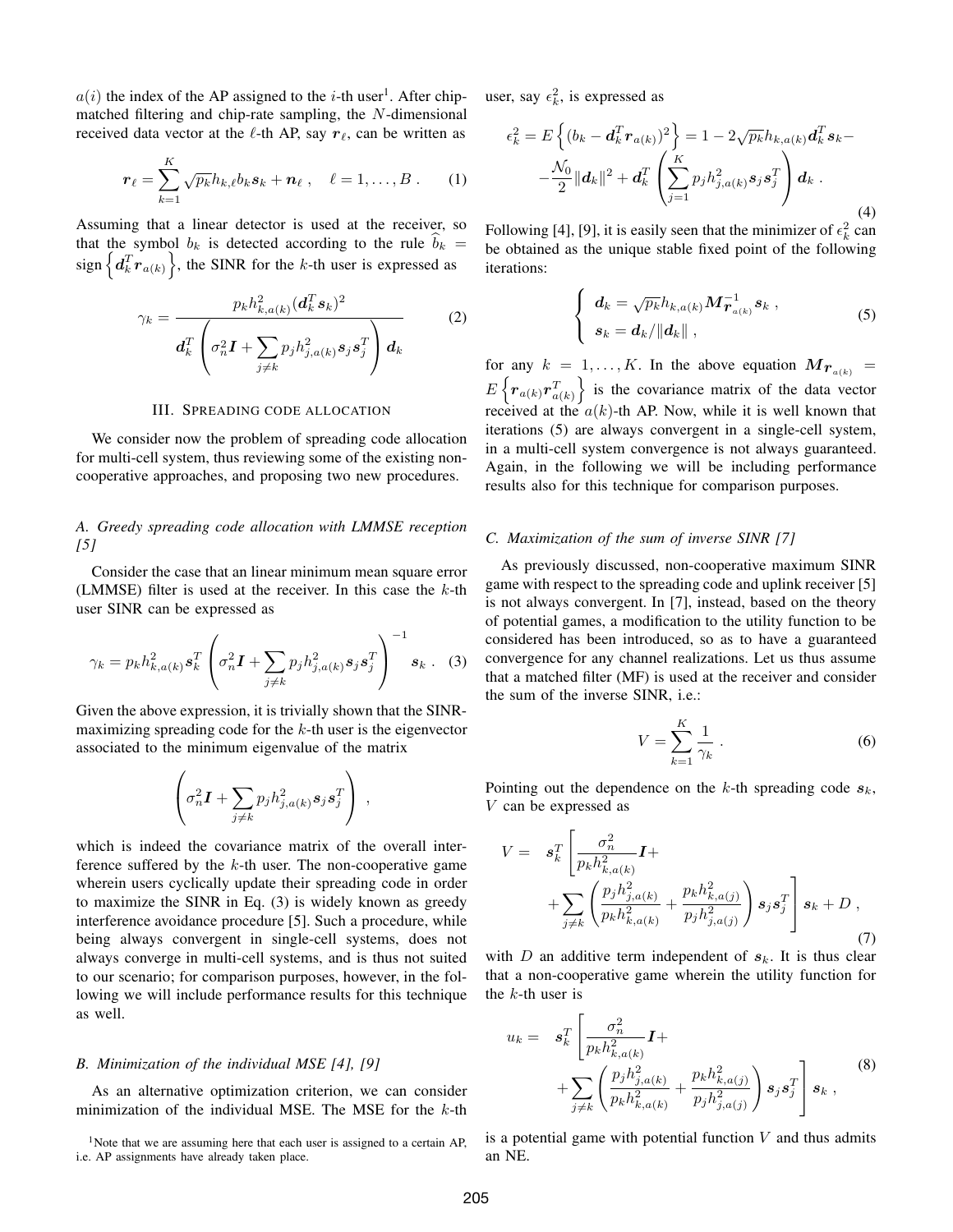$$
Q = \sum_{m=1}^{K} \rho_{m} = \underbrace{\mathbf{s}_{k}^{T} \left[ p_{k} h_{k,a(k)}^{2} \sigma_{n}^{2} \mathbf{I} + \sum_{j \neq k} p_{k} p_{j} h_{k,a(k)}^{2} h_{j,a(k)}^{2} \mathbf{s}_{j}^{2} + \sum_{j \neq k} p_{k} p_{j} h_{k,a(j)}^{2} \mathbf{s}_{j} \mathbf{s}_{j}^{2} \right] \mathbf{s}_{k}}_{\text{depends on } \mathbf{s}_{k}} + \text{depends on } \mathbf{s}_{k}
$$
\n
$$
\underbrace{\sum_{j=1,j \neq k}^{K} p_{j} h_{j,a(j)}^{2} \mathbf{s}_{j}^{T} \left( \sigma_{n}^{2} \mathbf{I} + \sum_{\ell \neq k,j} p_{\ell} h_{\ell,a(j)}^{2} \mathbf{s}_{\ell} \mathbf{s}_{\ell}^{T} \right) \mathbf{s}_{j}}_{\text{does not depend on } \mathbf{s}_{k}}
$$
\n
$$
\sum_{m=1}^{K} \epsilon_{m}^{2} = 1 - 2\sqrt{p_{k}} h_{k,a(k)} \mathbf{d}_{k}^{T} \mathbf{s}_{k} + \frac{N_{0}}{2} ||\mathbf{d}_{k}||^{2} + \mathbf{d}_{k}^{T} \left( \sum_{j=1}^{K} p_{j} h_{j,a(k)}^{2} \mathbf{s}_{j} \mathbf{s}_{j}^{T} \right) \mathbf{d}_{k} + \sum_{\ell \neq k} \mathbf{d}_{\ell}^{T} \left( p_{k} h_{k,a(l)}^{2} \mathbf{s}_{k} \mathbf{s}_{k}^{T} \right) \mathbf{d}_{\ell} + \text{depends on } \mathbf{s}_{k}
$$
\n
$$
(12)
$$
\n
$$
\underbrace{\left( K - 1 \right) + \sum_{\ell \neq k} \mathbf{d}_{\ell}^{T} \left( \sum_{j \neq k} p_{j} h_{j,a(\ell)}^{2} \mathbf{s}_{j} \mathbf{s}_{j}^{T} \right) \mathbf{d}_{\ell} - 2 \sum_{\ell \neq k} \sqrt{p_{\ell}} h_{\ell,a(\ell)} \mathbf{d}_{\ell}^{T} \mathbf{s}_{\ell} + \sum_{\ell \neq k} \frac{N_{0}}{2} \mathbf{d}_{\ell} \tag{12}
$$

#### *D. Greedy interference avoidance revisited*

We now propose a new non-cooperative game which will be shown to achieve much superior performance levels than the previously discussed solutions.

Since the greedy interference avoidance procedure is not always convergent in multi-cell systems, we resort to the theory of potential games in order to come up with a modified utility function whose non-cooperative maximization leads to an NE. Assume that an LMMSE detector is user at the receiver, so that the  $k$ -th user SINR can be shown to be written as

$$
\gamma_k = p_k h_{k,a(k)}^2 \mathbf{s}_k^T \left( \sigma_n^2 \mathbf{I} + \sum_{j \neq k} p_j h_{j,a(k)}^2 \mathbf{s}_j \mathbf{s}_j^T \right)^{-1} \mathbf{s}_k.
$$

Considering the minimization of the sum of the inverse SINRs (as done in [7] for the case of a matched filter receiver) reveals to be a complicated task in this case, and, also, maximization of the sum of the SINRs turns out to be complicated as well. We consider instead the following quantity

$$
Q = \sum_{k=1}^{K} \rho_k = \sum_{k=1}^{K} p_k h_{k,a(k)}^2 \mathbf{s}_k^T \left( \sigma_n^2 \mathbf{I} + \sum_{j \neq k} p_j h_{j,a(k)}^2 \mathbf{s}_j \mathbf{s}_j^T \right) \mathbf{s}_k.
$$
\n(9)

Note that the above quantities is directly tied to the SINRs enjoyed by the active users in the network, since it is easy to show that  $Q$  is a decreasing function of the SINR of each user. Upon straightforward algebraic manipulation, we find Eq. (10) shown at the top of the page. Accordingly, a non-cooperative game wherein each user aims at maximizing the utility

$$
u_k = -s_k^T \left[ \sigma_n^2 \mathbf{I} + \sum_{j \neq k} p_j h_{j,a(k)}^2 \mathbf{s}_j \mathbf{s}_j^T + \right. \\ + \sum_{j \neq k} p_j \frac{h_{k,a(j)}^2}{h_{k,a(k)}^2} h_{j,a(j)}^2 \mathbf{s}_j \mathbf{s}_j^T \right] \mathbf{s}_k \;, \tag{11}
$$

is a potential game whose potential function is  $-Q$ . Accordingly, such a non-cooperative game always admits an NE.

#### *E. Non-cooperative minimization of the TMSE*

Since non-cooperative minimization of the individual MSE is not always convergent in a multi-cell scenario, we can again resort to the theory of potential games to obtain a convergent non-cooperative game in this case too. Let us thus consider the total MSE, defined as  $\sum_{k=1}^{K} \epsilon_k^2$ . Upon some straightforward algebraic manipulations, we have Eq. (12), shown at the top of this page. It is easy to realize that the part dependent on  $s_k$ , say  $L(s_k)$ , may be written as

$$
L(\boldsymbol{s}_k) = \epsilon_k^2 + \sum_{\ell \neq k} \boldsymbol{d}_{\ell}^T \left( p_k h_{k,a(l)}^2 \boldsymbol{s}_k \boldsymbol{s}_k^T \right) \boldsymbol{d}_{\ell} \;, \qquad (13)
$$

thus implying that the latter summand in the right-hand-side of the above equation is the correcting term that needs to be added to the MSE for the  $k$ -th user to make the noncooperative game convergent. Summing up, we thus consider the following game:

$$
\min_{\mathbf{s}_k,\mathbf{d}_k} L(\mathbf{s}_k) , \text{ subject to: } ||\mathbf{s}_k|| = 1 .
$$
 (14)

Using standard Lagrangian optimization techniques, we have that the solution to (13) is written as

$$
s_k = \sqrt{p_k} h_{k,a(k)} \left( \lambda I + \sum_{\ell=1}^K p_k h_{k,a(\ell)}^2 d_\ell d_\ell^T \right)^{-1} d_k , \quad (15)
$$

where  $\lambda$ , the Lagrange multiplier, is such that  $||s_k|| = 1$ .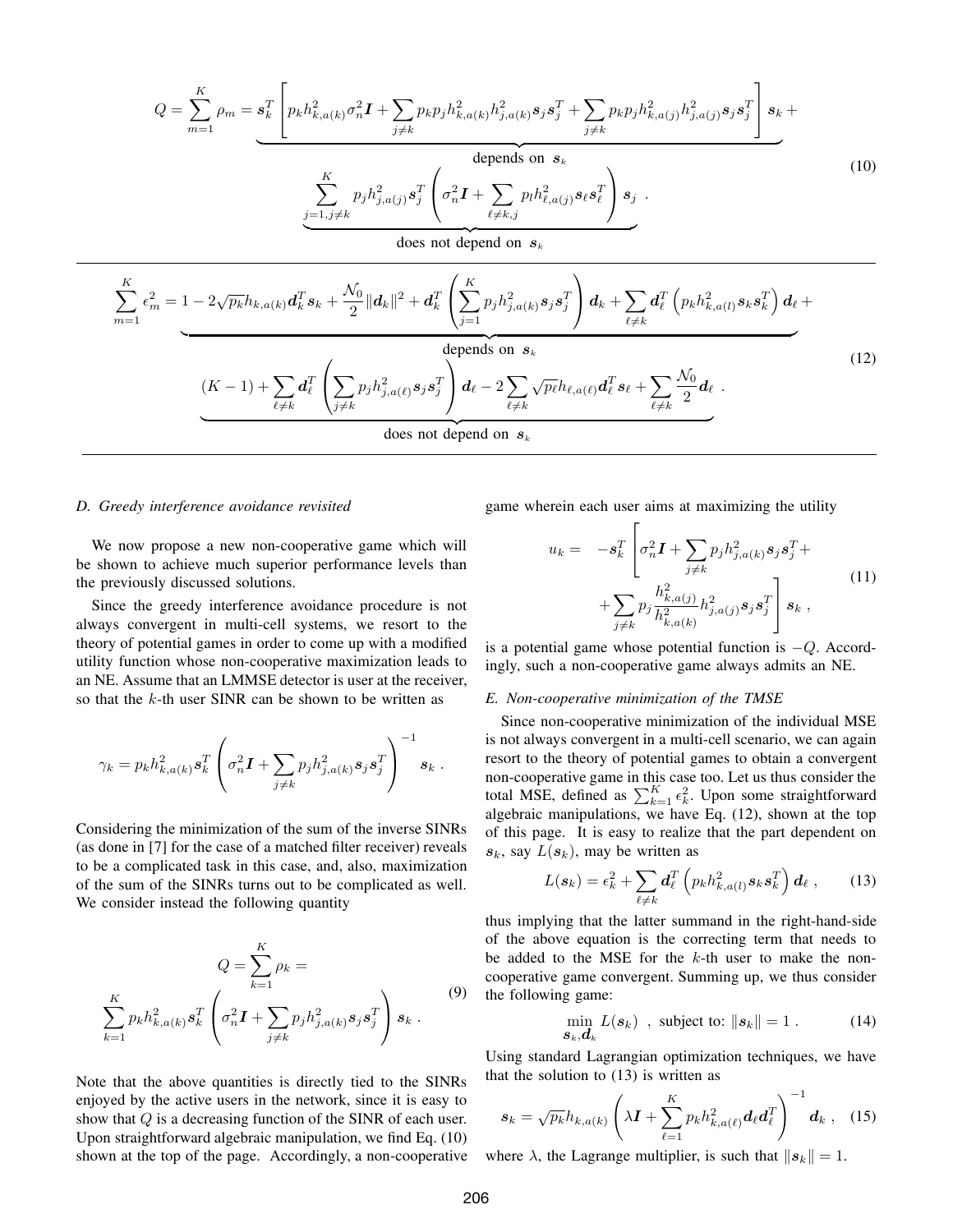#### IV. A NON-COOPERATIVE GAME FOR ENERGY EFFICIENT COMMUNICATIONS

Let us now consider the case that each transmitter is interested in maximizing its energy-efficiency, i.e. the number of data bits successfully delivered to the receiver for each energy unit taken from the battery and used for transmission. Following [3], [6], the following utility function should be considered for the  $k$ -th user

$$
u_k = R \frac{L}{M} \frac{f(\gamma_k)}{p_k} \,, \tag{16}
$$

with  $R$  the transmit data rate,  $L/M$  the ratio between the payload length and the total length of each data packet, and  $f(\cdot)$  the efficiency-function, which is usually expressed as  $f(\gamma_k) = (1 - e^{-\gamma_k})^M$ . We are here interested in the noncooperative maximization of  $u_k$  with respect to  $p_k$ ,  $s_k$  and  $d_k$ . Note that

$$
\max_{p_k, \mathcal{S}_k, \mathcal{d}_k} \frac{f(\gamma_k)}{p_k} = \max_{p_k} \frac{f\left(\max_{\mathcal{S}_k} \gamma_k\right)}{p_k} \,. \tag{17}
$$

Otherwise stated, each user can take care first of SINR maximization with respect to  $s_k$  and  $d_k$ , and then of the maximization of its energy-efficiency. While things are easy in a single-cell system, and indeed results for this scenario are reported in [3], in multi-cell systems unfortunately the SINR maximization is well known to be not always convergent, thus implying that some approximations and modifications are to be considered in order to obtain a game admitting an NE. On the other hand, maximization of the energy efficiency with respect to the transmit power only leads to an NE also in a multicell network, and indeed this problem has been thoroughly analyzed in [6], for the case in which a plain matched filter is used at the receiver. Following the same approach as in [6], it is easy to show that non-cooperative energy-efficiency maximization with respect to the transmit power converges to an NE also in the case in which an LMMSE multiuser detector is used at the receiver.

Here, instead, we propose to consider the concatenation of two different games, namely

- a) for fixed transmit powers, the non-cooperative minimization of the TMSE with respect to the users' spreading codes, assuming that an LMMSE receiver is used at the receiver; and
- b) for fixed spreading codes, the maximization of the energy-efficiency (16) with respect to the transmit powers.

More precisely, we assume that users continuously switch between games a) and b), until convergence is reached. Unfortunately, we are not able to provide an analytical proof that the proposed alternative strategy always converges to an NE, and indeed this is the object of current investigation; however, we point out that extensive numerical simulations have shown that an NE always exists; the remarkable performance advantage that the proposed strategy brings with respect to the case in which spreading code adaptation is not carried out are discussed in the forthcoming section.



Figure 1. Achieved SINR at the equilibrium for the considered spreading code allocation procedures versus the number of active users.



Figure 2. Achieved SINR at the equilibrium across the 1500 random realizations for a system with  $K = 46$  active users.

#### V. NUMERICAL RESULTS

We have considered a system with processing gain  $N = 8$ and  $B = 4$  APs placed in a square of  $10^6$  sq. meters. Users' location have been randomly generated inside this area, while the channel coefficients  $h_{i,j}^2$  have been generated according to an exponential distribution with mean equal to  $d_{i,j}^{-2}$ , with  $d_{i,j}$ the distance between the  $i$ -th user and the  $j$ -th access point. It is assumed that each user's data are decoded at the AP with the largest channel coefficient, namely  $a(k) = \arg \max_{\ell=1,...,B}$  $(h_{k,\ell}^2)$ . The curves here shown come from an average over 1000 independent realizations of the channel coefficients, users' locations, and starting set of spreading codes.

Fig. 1 shows the achieved SINR at the equilibrium for the illustrated spreading code allocation procedures versus the number of active users, while Fig. 2 reports the achieved SINR at the equilibrium across the 1500 random realizations for a